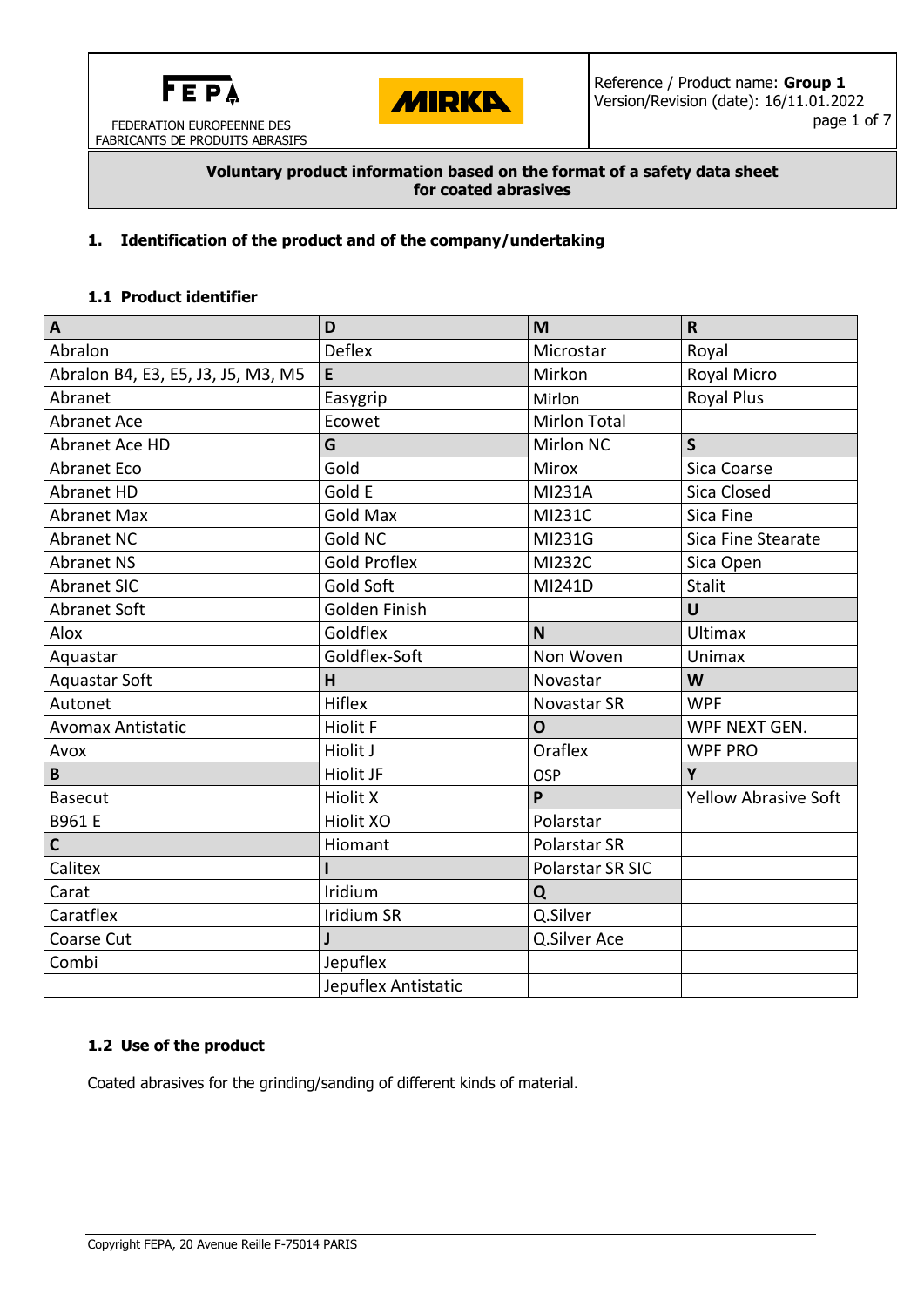

FEDERATION EUROPEENNE DES FABRICANTS DE PRODUITS ABRASIFS



### **1.3 Details of the supplier of the voluntary product information:**

Company: Mirka Ltd

Address: Pensalavägen 210

FI-66850 Jeppo, Finland

Phone: +358 20 760 2111 Fax: +358 20 760 2290

National contact: sales@mirka.com

## **1.4 Emergency telephone number:**

+358 20 760 2111 Opening hours: Monday – Friday at 08:00 a.m. – 04:00 p.m. (UTC/GMT +2:00/+3:00)

## **2. Hazards identification**

### **2.1. Classification**

Not applicable

Abrasives are articles and not dangerous substances or mixtures according to Regulation (EC) N° 1272/2008. See also section 8 and 16.

### **2.2. Label elements**

Abrasives are articles and not dangerous substances or mixtures and therefore no labelling is required according to Regulation (EC) N° 1272/2008.

### **2.3. Other hazards**

Not known.

### **3. Composition/information on ingredients**

The product contains the following ingredients which are classified according to Regulation (EC) Nr. 1272/2008 or for which a community occupational exposure limit value exists:

| Substance | CAS-N°<br>EC-N°<br><b>REACH</b><br>Registration N° |  | Conc. $(\% )$                        | Classification acc. to Regulation (EC)<br>N° 1272/2008 (CLP) |  |  |
|-----------|----------------------------------------------------|--|--------------------------------------|--------------------------------------------------------------|--|--|
|           |                                                    |  | Hazard classes/<br>hazard categories | Hazard<br>statements                                         |  |  |
|           |                                                    |  |                                      |                                                              |  |  |
|           |                                                    |  |                                      |                                                              |  |  |
|           |                                                    |  |                                      |                                                              |  |  |
|           |                                                    |  |                                      |                                                              |  |  |
|           |                                                    |  |                                      |                                                              |  |  |
|           |                                                    |  |                                      |                                                              |  |  |
|           |                                                    |  |                                      |                                                              |  |  |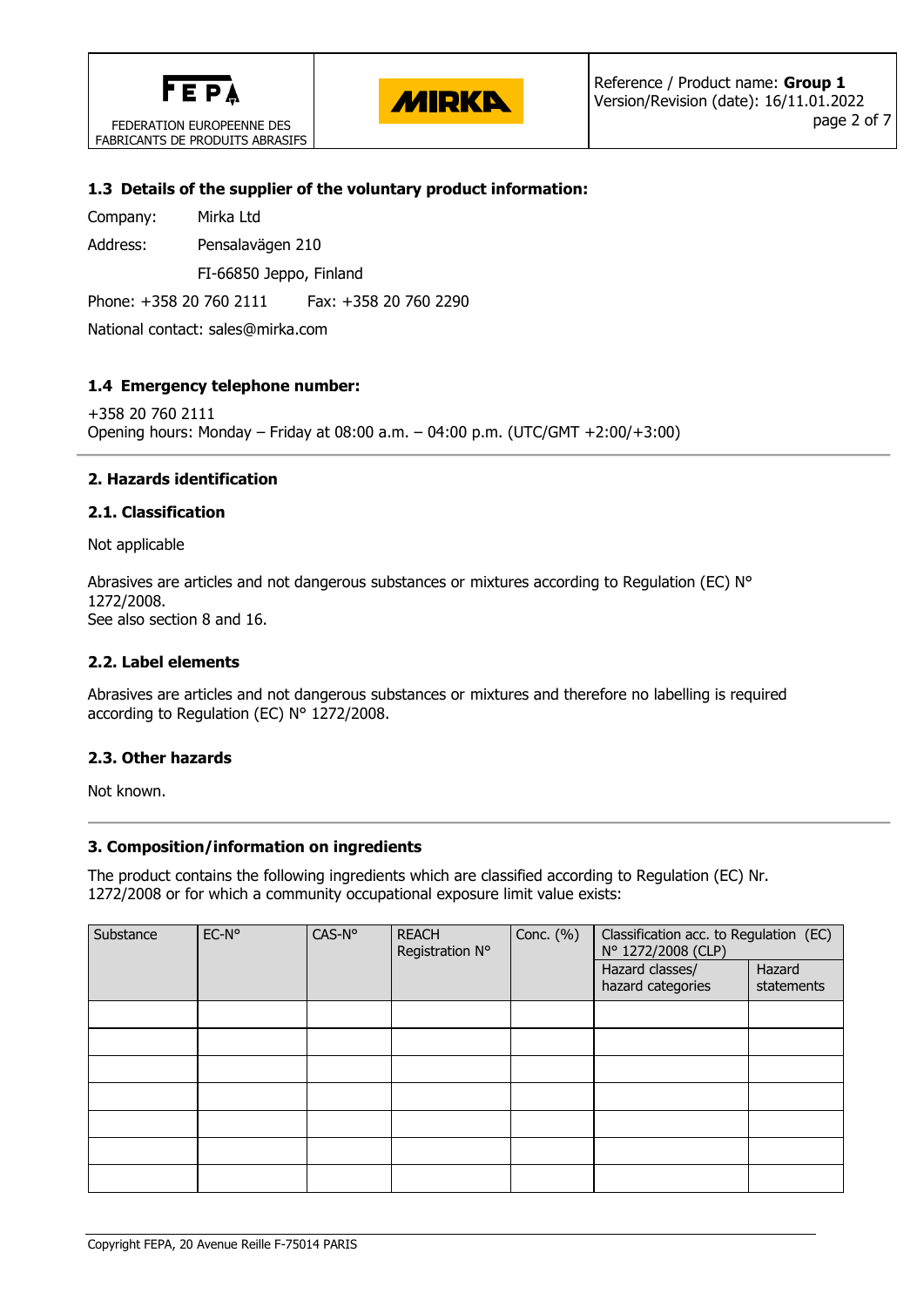



FEDERATION EUROPEENNE DES FABRICANTS DE PRODUITS ABRASIFS

(For full text of H- and R-phrases see section 16)

# **4. First aid measures**

See also section 8 and 16

### **4.1. Description of first aid measures**

| Inhalation:        | Not possible, due to the form of the product                               |
|--------------------|----------------------------------------------------------------------------|
| Eye contact:       | Not possible, due to the form of the product                               |
| Skin contact:      | No harmful effects known                                                   |
| Ingestion:         | Not likely, due to the form of the product; if necessary contact physician |
| Note to physician: | Not available.                                                             |

## **4.2. Most important symptoms and effects, both acute and delayed**

Not known.

## **4.3. Indication of any immediate medical attention and special treatment needed**

Not relevant. Treat symptomatically.

## **5. Fire fighting measures**

### **5.1. Extinguishing media**

Extinguishing media: water, foam, sand, powder or C0<sup>2</sup> as appropriate for surrounding materials

### **5.2. Special hazards arising from the product**

Toxic fumes may occur. Use respiratory protective equipment.

### **5.3. Advice for fire fighters**

Extinguishing materials should be selected according to the surrounding area.

### **6. Accidental release measures**

Not applicable.

### **7. Handling and storage**

Follow instructions of grinding machine manufacturers and the relevant national regulations. In addition, observe the safety recommendations of the manufacturer.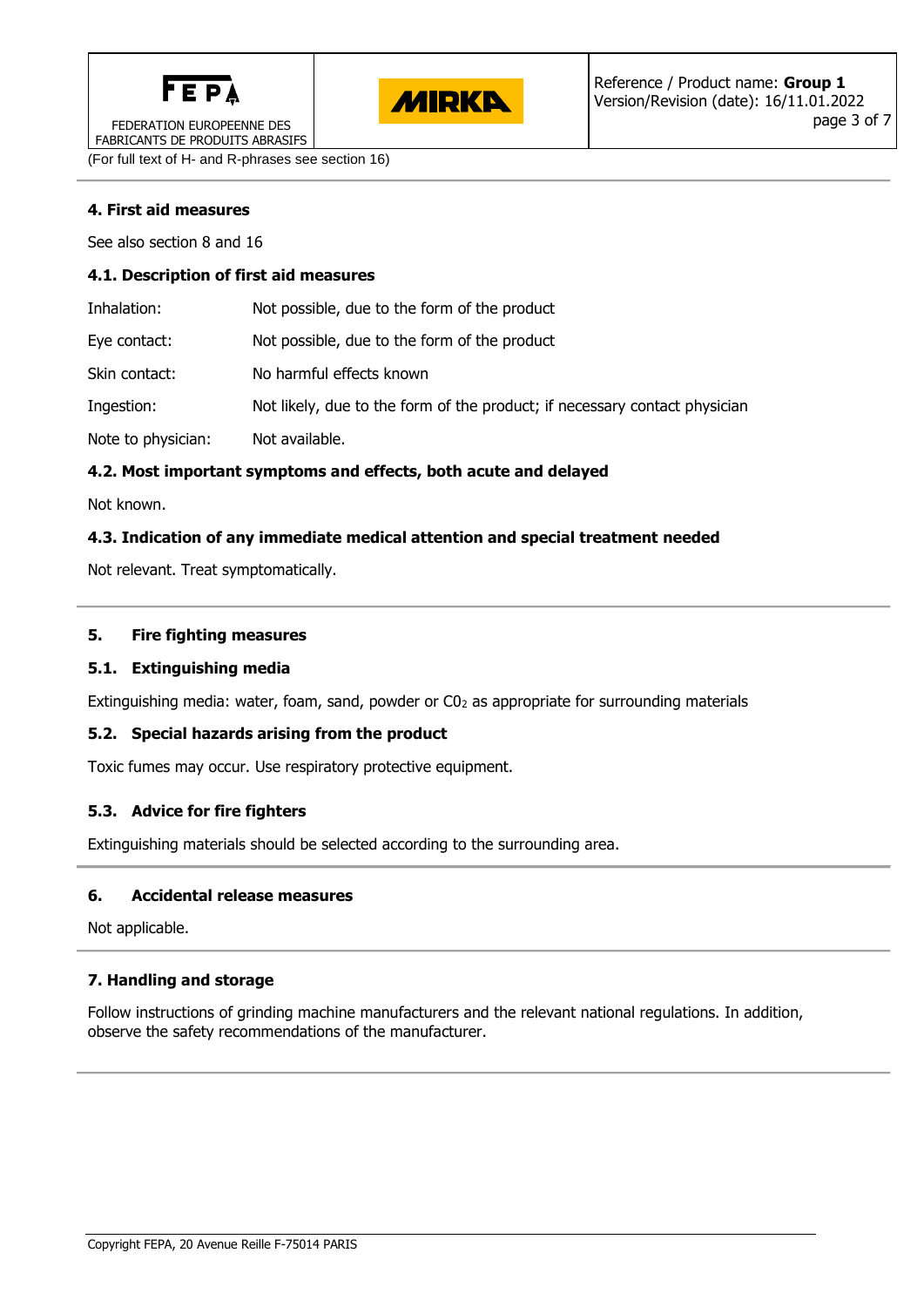



### **8. Exposure controls/personal protection**

### **8.1. Control parameters**

Before grinding it is recommended to perform a risk assessment and to use personal protection equipment accordingly.

#### Occupational exposure limit values and/or biological limit values

Keep exposure to the following components under surveillance. (Observe also the regional official regulations)

| Limit value type<br>(country of origin) | substance | $EC-N^{\circ}$ | CAS-N° | Occupational limit value |               |                   |               | Peak limit | source, remark |
|-----------------------------------------|-----------|----------------|--------|--------------------------|---------------|-------------------|---------------|------------|----------------|
|                                         |           |                |        | Long term                |               | Short term        |               |            |                |
|                                         |           |                |        | mg/m <sup>3</sup>        | $ml/m3$ (ppm) | mg/m <sup>3</sup> | $ml/m3$ (ppm) |            |                |
|                                         |           |                |        |                          |               |                   |               |            |                |
|                                         |           |                |        |                          |               |                   |               |            |                |
|                                         |           |                |        |                          |               |                   |               |            |                |
|                                         |           |                |        |                          |               |                   |               |            |                |
|                                         |           |                |        |                          |               |                   |               |            |                |

Note: Hazardous dust of the workpiece material may be generated during grinding and/or sanding operations. National regulations for dust exposure limit values have to be taken into consideration.

#### **8.2. Exposure controls**

- 8.2.1. Individual protection measures
- 8.2.1.1. Respiratory protection: Use respiratory protective equipment (type depends on specific application and material being ground)
- 8.2.1.2. Hand protection: Wear protective gloves (type depends on specific application and material being ground)
- 8.2.1.3. Eye protection: Wear protective goggles or face shield (type depends on specific application and material being ground)
- 8.2.1.4. Hearing protection: Use hearing protection (type depends on specific application and material being ground)
- 8.2.1.5. Body protection: Use protective clothing (type depends on specific application and material being ground)

### **9. Physical and chemical properties**

### **9.1. Information on basic physical and chemical properties**

- 9.1 Physical state: solid
- 9.2 Colour: variable (www.mirka.com/en/abrasives/Abrasives\_By\_Name)
- 9.3 Solubility in water: Not defined.

### **9.2. Other information**

None.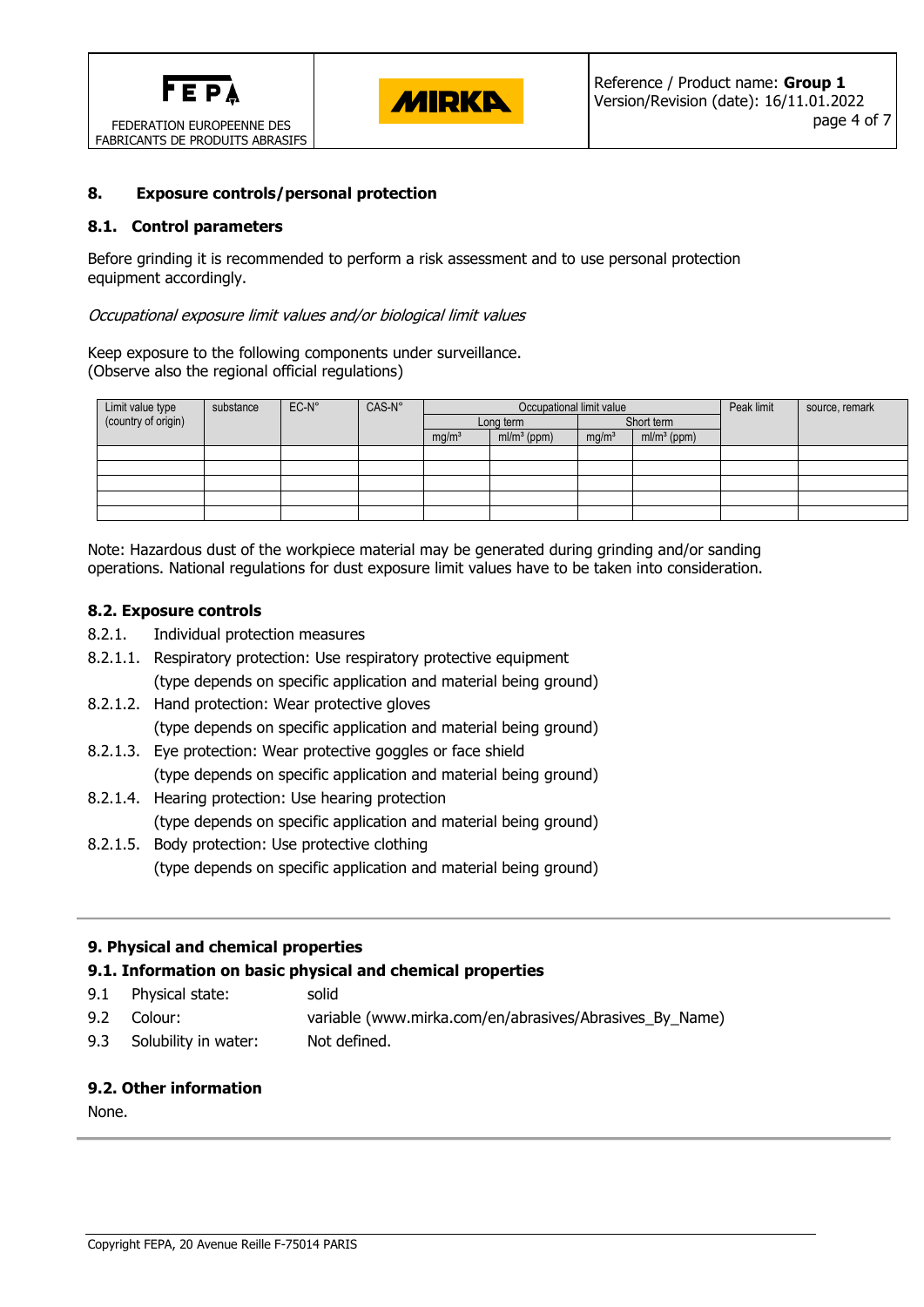



## **10. Stability and reactivity**

### **10.1. Reactivity**

Coated Abrasives are stable when handled or stored correctly.

### **10.2. Chemical stability**

No decomposition in normal use.

## **10.3. Possibility of hazardous reactions**

No dangerous reactions known.

## **10.4. Conditions to avoid**

Coated Abrasives are stable when handled or stored correctly.

## **10.5. Incompatible materials**

No dangerous reactions known.

## **10.6. Hazardous decomposition products**

At temperatures exceeding 250° C hazardous or toxic decomposition products may be generated.

## **11. Toxicological information**

## **11.1. Information on toxicological effects**

No toxicological effects if inhaled or swallowed or with eye or skin contact are known. See also section 8.

### **12. Ecological information**

**12.1. Toxicity** No effects known. **12.2. Persistence and degradability** No biodegradable potentials known. **12.3. Bioaccumulative potential** No potentials known. **12.4. Mobility in soil** No potentials known. **12.5. Results of PBT and vPvB assessment** Not relevant. **12.6. Other adverse effects**

No effects known.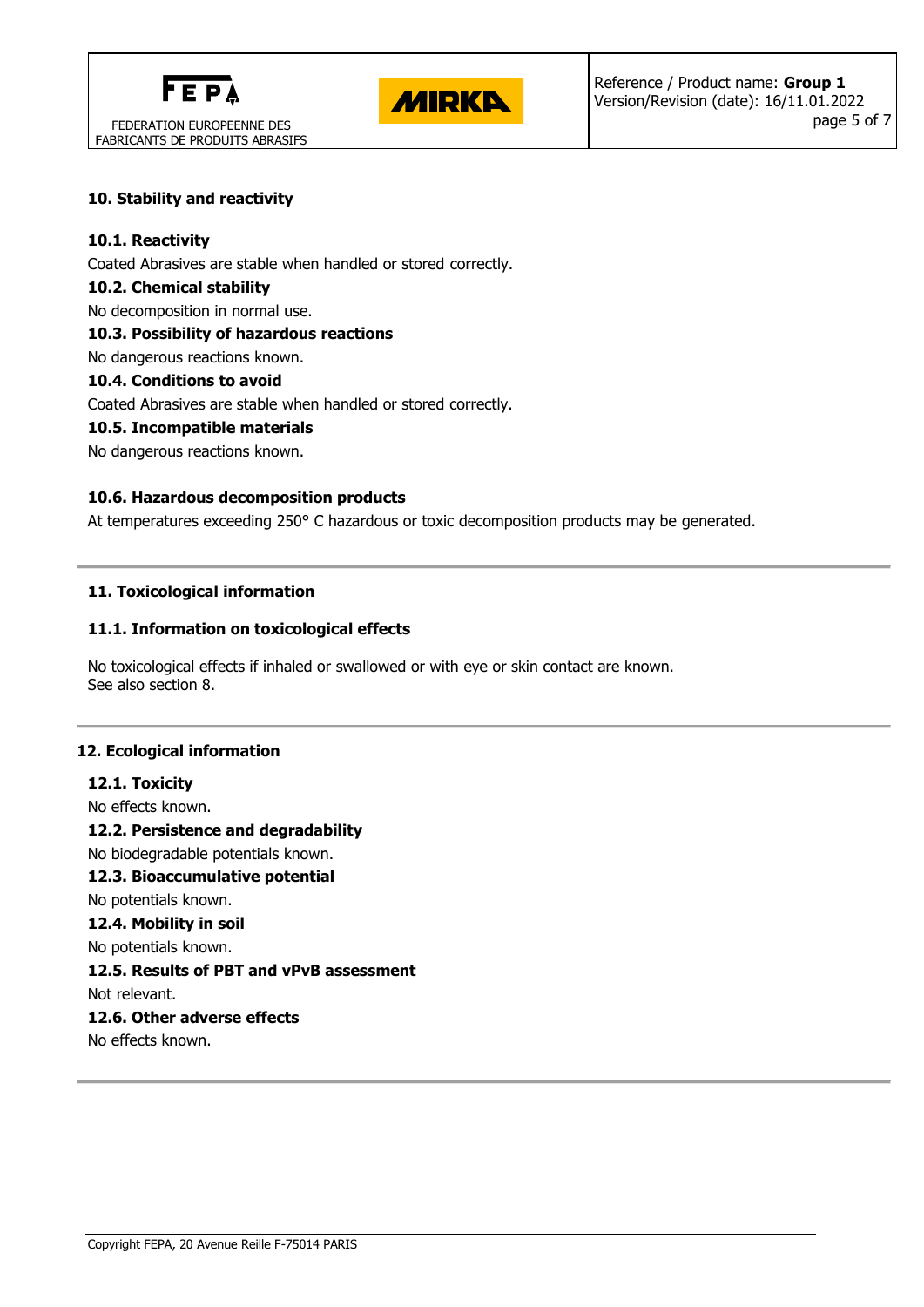



### **13. Disposal considerations**

#### **13.1. Waste treatment methods**

13.1. Product

Follow national and regional regulations.

- X Due to the ingredients and properties disposal as non hazardous waste (2000/532/EC) is possible if no hazardous materials are added to the abrasives. (EWC – Nr. 120121),
- O Due to the ingredients and properties disposal as hazardous waste (2000/532/EC) (EWC Nr. 120120)
- 13.2. Packing Follow national and regional regulations.

#### **14. Transport information**

The product is not covered by international regulation on the transport of dangerous goods.

#### **15. Regulatory information**

- **15.1. Safety, health and environmental regulations/legislation specific for the product** No specific labelling requirements under respective EC directives.
- **15.2. Chemical safety assessment** Not relevant.

#### **16. Other information**

**Changes to the previous versions** See sections 1 to 16.

#### **Literature and data sources**

REACH Regulation (EC) Nr. 1907/2006 Regulation (EC) N° 1272/2008 Directive 98/24/EC Directive 2000/39/EC Directive 75/324/EEC Decision 2000/532/EC Transport regulations according to ADR, RID und IATA.

### **Hazard statements referred to in section 2 and 3**

#### **According to Regulation (EC) N° 1272/2008:**

H …